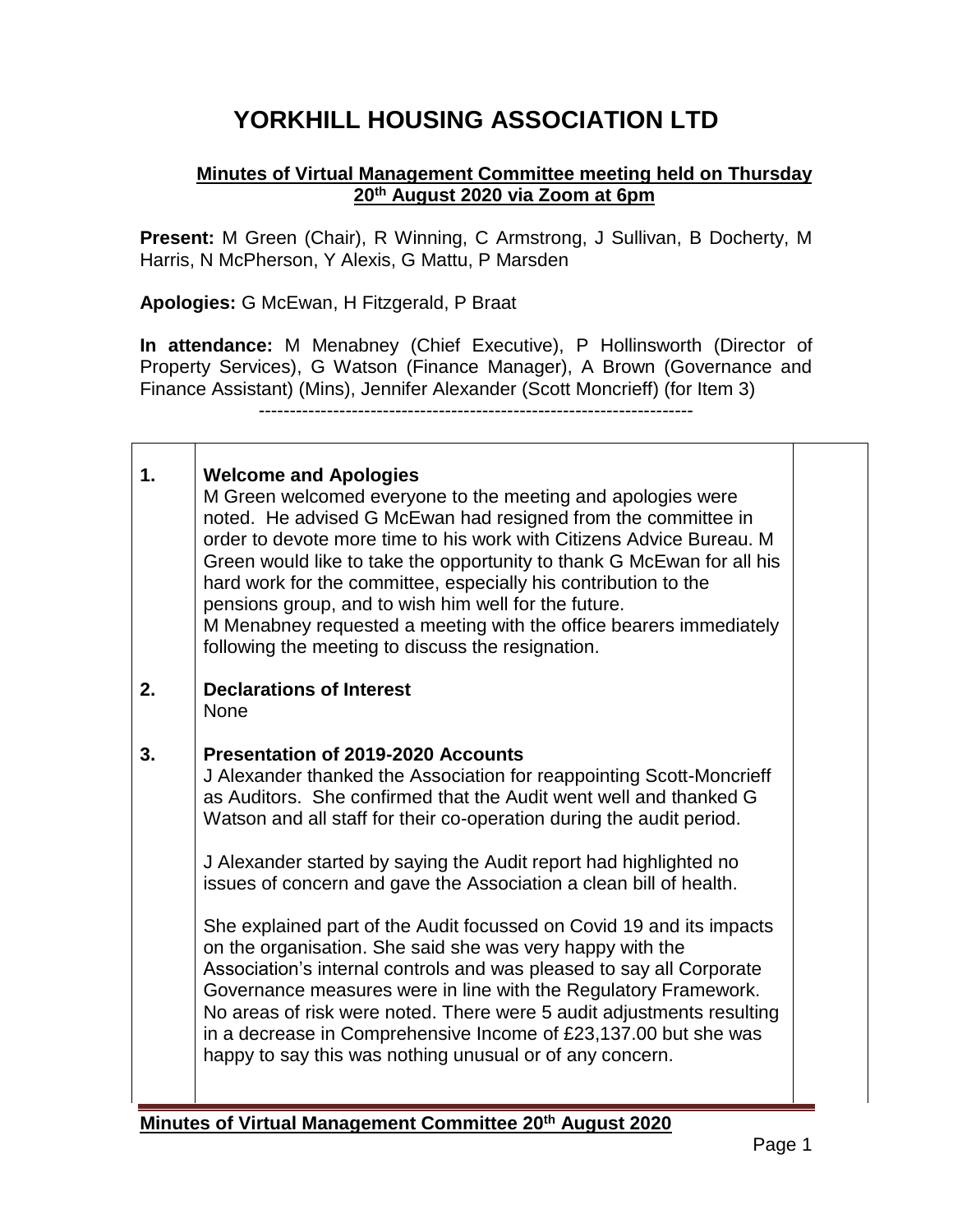| Members were advised of 2 audit recommendations.                                                                                                                                                                                                                                                 |  |
|--------------------------------------------------------------------------------------------------------------------------------------------------------------------------------------------------------------------------------------------------------------------------------------------------|--|
| 1) A minor housekeeping point regarding the posting of pensions                                                                                                                                                                                                                                  |  |
| 2) It was good practice to know where all the title deeds for properties<br>were held as a couple had been difficult to obtain.                                                                                                                                                                  |  |
| J Alexander advised the audit report had been reviewed by another<br>audit partner as part of the company's audit management procedures<br>and explained this should give members an added level of assurance.                                                                                   |  |
| She advised she will update G McEwan's resignation on the first page<br>of the accounts prior to signing.                                                                                                                                                                                        |  |
| The committee had no questions and subsequently approved the<br>Annual Accounts for 2019-20. The office bearers will sign the relevant<br>original copies.                                                                                                                                       |  |
| J Alexander finished by saying thanks once again to all staff who had<br>assisted with the audit as she recognised conducting virtual audits<br>meant more work for staff members. She confirmed Aileen Ogston<br>would attend the Association's Virtual AGM on 17 <sup>th</sup> September.      |  |
| M Green thanked J Alexander for completing the audit on time despite<br>the challenges presented by Covid 19,                                                                                                                                                                                    |  |
| Minutes of last meeting 9th July 2020                                                                                                                                                                                                                                                            |  |
| 4.1 Amendments<br>None.                                                                                                                                                                                                                                                                          |  |
| 4.2 Approval<br>Minutes were proposed as correct by R Winning & seconded by C<br>Armstrong.                                                                                                                                                                                                      |  |
| 4.3 Matters Arising<br>M Menabney asked M Green whether he wanted the minutes to be<br>signed electronically or if he would prefer them to be posted out for<br>him to sign the paper copy. M Green advised he would be happy to do<br>either. Agreed the electronic signature would be simpler. |  |
| <b>Reports from Sub Committees</b><br>5.1 Property Services 16th July 2020<br>The Summary report from the Property Services Sub Committee was<br>presented by G Mattu.                                                                                                                           |  |
|                                                                                                                                                                                                                                                                                                  |  |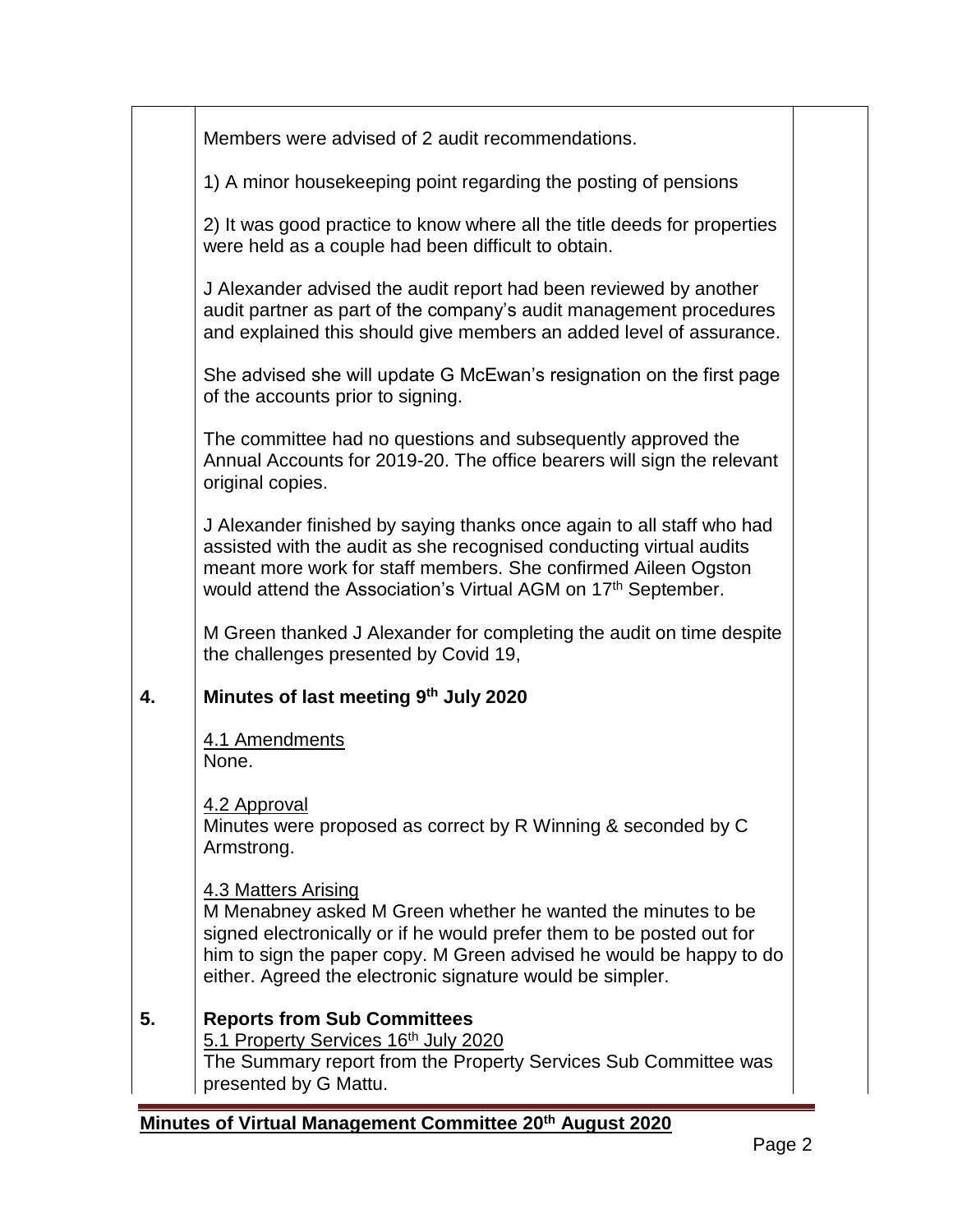| He advised the sub-committee had reviewed Q1 performance figures,<br>noting gas servicing, boiler replacements and emergency and urgent<br>repairs had been undertaken while most other services had been<br>suspended due to the pandemic. The cyclical, investment and major<br>programmes were being reviewed by staff this month. |    |
|---------------------------------------------------------------------------------------------------------------------------------------------------------------------------------------------------------------------------------------------------------------------------------------------------------------------------------------|----|
| Members also discussed factoring invoices, sales and arrears<br>No areas of concern were noted.                                                                                                                                                                                                                                       |    |
| 5.2 Housing Management 30th July 2020<br>G Mattu reported on the Summary Report from the Housing<br>Management Sub Committee. The meeting had mainly discussed the<br>quarterly performance reports, there were no areas of concern noted.                                                                                            | AB |
| Members had noted void works had resumed and allocation<br>procedures had been revised to allow properties to be let safely.<br>G Mattu also advised he was very happy to see the arrears dropping.                                                                                                                                   |    |
| 5.3 Governance and Finance 6th August 2020<br>C Armstrong presented the summary report from the Governance and<br>Finance Sub Committee advising members it had been a busy<br>meeting. No areas of concern had been noted.                                                                                                           |    |
| Members had discussed Steve Bromley's report on the IT review and<br>agreed to progress his recommendation to replace the existing<br>system. Members had also approved an extension to the consultant's<br>contract, agreeing his proposal for co-ordinating the business process<br>engineering phase provided excellent value.     |    |
| N MacPherson requested a copy of the report be sent to him.                                                                                                                                                                                                                                                                           |    |
| The meeting also discussed and approved an amendment to the<br>Financial Regulations to include a fraud mitigation procedure.                                                                                                                                                                                                         |    |
| The Home Working Policy was approved subject to ratification by full<br>Committee. Members of the Management Committee duly ratified the<br>policy.                                                                                                                                                                                   |    |
| The sub-committee also discussed the Q1 governance and finance<br>reports, Treasury Management report and ongoing Covid-19 risk<br>management strategies.                                                                                                                                                                             |    |
| Finally, a donation of £500 had been agreed for Well-Fed as the<br>organisation has been providing support to several vulnerable YHA<br>tenants.                                                                                                                                                                                      |    |
|                                                                                                                                                                                                                                                                                                                                       |    |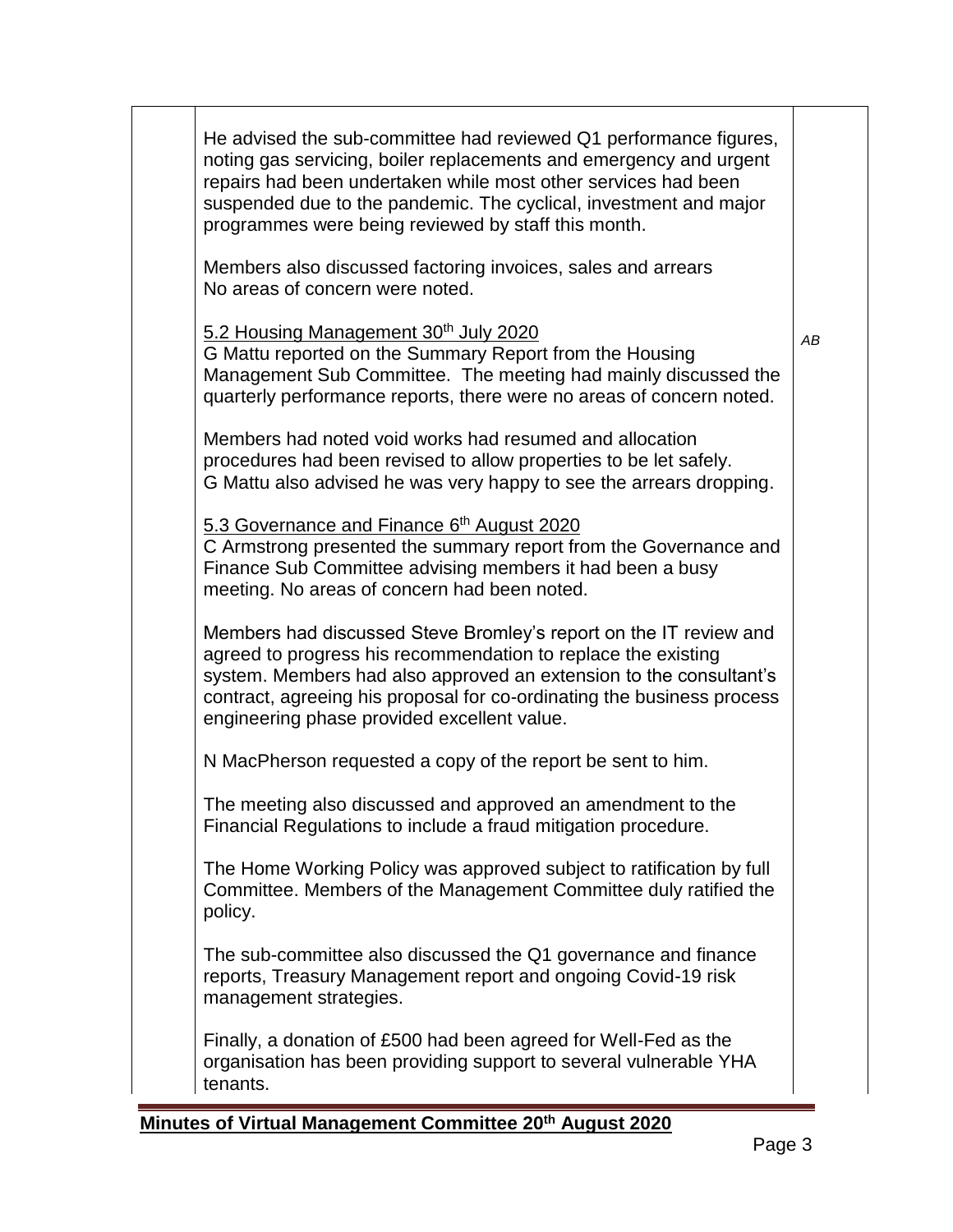| 6. | <b>SHR Submission: 5 Year Financial Forecast</b><br>G Watson presented the 5 Year Financial Forecast draft for<br>discussion by Committee.<br>He confirmed SHR had extended the deadline for this from June to<br>September due to Covid 19. |  |
|----|----------------------------------------------------------------------------------------------------------------------------------------------------------------------------------------------------------------------------------------------|--|
|    | Committee considered a number of issues:                                                                                                                                                                                                     |  |
|    | <b>Financial Risks and Uncertainty</b>                                                                                                                                                                                                       |  |
|    | G Watson highlighted key risks and areas of uncertainty impacting on<br>his forecast for the next five years and beyond:                                                                                                                     |  |
|    | increasing unemployment and the threat of a recession<br>affecting tenants' ability to pay rent                                                                                                                                              |  |
|    | increasing regulatory and social pressure to keep future rent<br>-<br>increase levels as low as possible                                                                                                                                     |  |
|    | bank interest rates are currently very low which reduces the<br>۰<br>returns the Association makes on any investments.                                                                                                                       |  |
|    | pension deficit costs could extend beyond the current<br>anticipated 2022 repayment date depending on outcome of the<br>next triennial review                                                                                                |  |
|    | cost of future investment and major repair works difficult to<br>$\blacksquare$<br>predict but highly likely to increase                                                                                                                     |  |
|    | projected programme includes major repairs where owners<br>may be unwilling or unable to participate, but YHA has to<br>include provision for its share if works proceed                                                                     |  |
|    | RTB repayment methodology to GCC still under investigation<br>but costs will be in the region of £250,000. Provision for this<br>has been included in the budget.                                                                            |  |
|    | With all this in mind he stressed it was important to be careful when<br>making future decisions so as not to take on more unnecessary risks.                                                                                                |  |
|    | He asked members to note the forecast was therefore based on very<br>prudent assumptions, minimising expenditure where possible and<br>ensuring best value for the Association.                                                              |  |
|    | Members were advised that the presentation was available to<br>members on request.                                                                                                                                                           |  |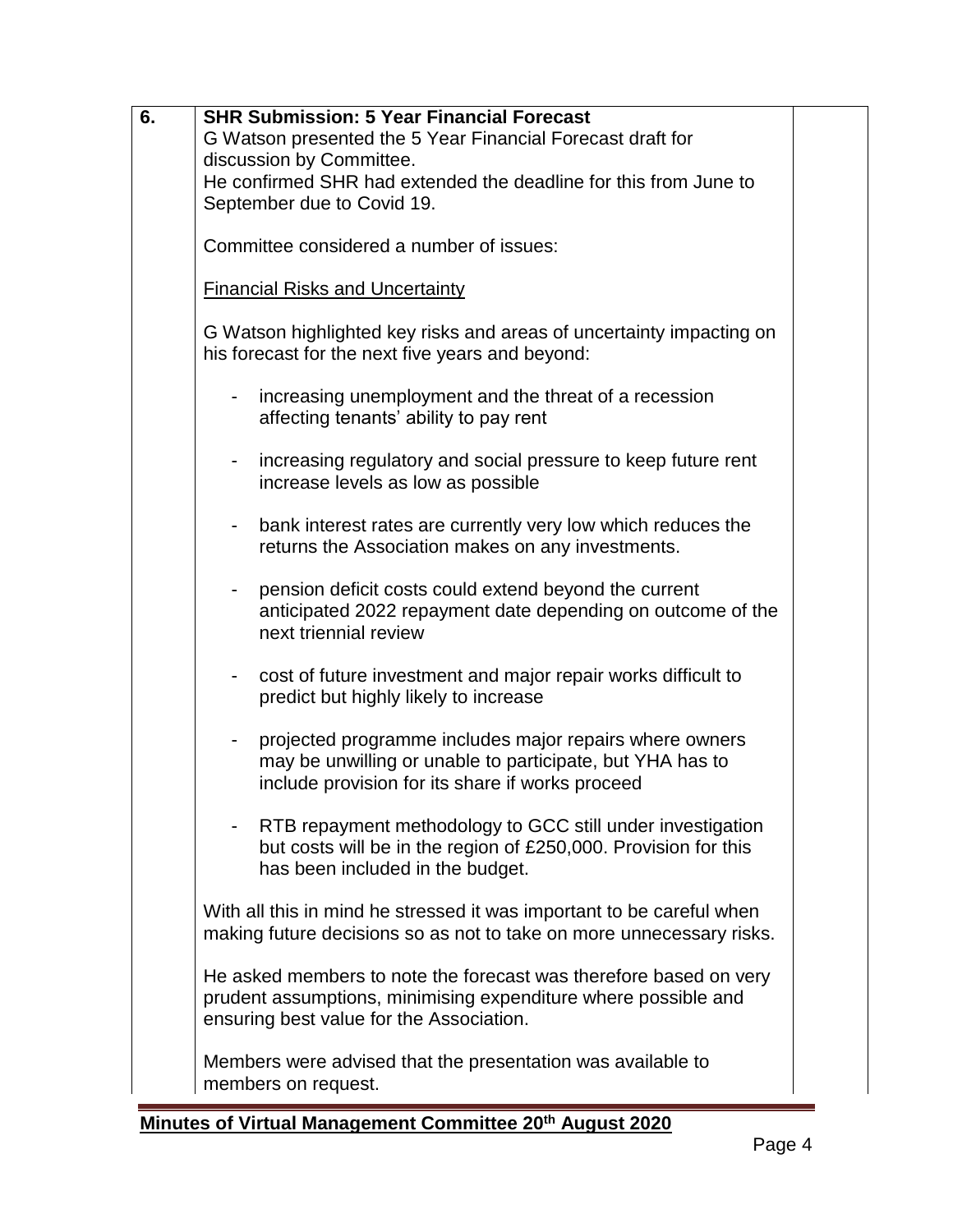| Committee noted and considered further aspects of the forecast:                                                                                                                                                                                                                                                                                                                                                                                                                                                                                                          |  |
|--------------------------------------------------------------------------------------------------------------------------------------------------------------------------------------------------------------------------------------------------------------------------------------------------------------------------------------------------------------------------------------------------------------------------------------------------------------------------------------------------------------------------------------------------------------------------|--|
| <b>Income and Expenditure</b><br>Assumptions had been based on anticipated RPI increases to rent<br>and CPI increases to wages.                                                                                                                                                                                                                                                                                                                                                                                                                                          |  |
| <b>Direct Costs</b><br>Assumptions for insurance and other costs have been based on<br>assumed increases of between 2 and 3%                                                                                                                                                                                                                                                                                                                                                                                                                                             |  |
| Capital Investment<br>Capital investment includes window replacement programmes at<br>Argyle Street, Overnewton Court and former GHA homes.                                                                                                                                                                                                                                                                                                                                                                                                                              |  |
| It also includes installation of 108 new kitchens and bathrooms and<br>125 boiler replacements over the 5 year period.                                                                                                                                                                                                                                                                                                                                                                                                                                                   |  |
| Members noted that Property Services staff were currently discussing<br>the Investment, Cyclical and Major Repairs works with the Finance<br>Manager and reviewing dates for the future. The delays caused by the<br>pandemic would mean some works would be caught up later this<br>year, and others would be re-programmed. Gary Watson advised<br>members this would not have a significant effect on the five year<br>outcomes, but might require adjustments to this year's revenue<br>budget. Any adjustments would be picked up in the November budget<br>review. |  |
| <b>Rent Levels</b><br>Members were presented with an additional three increase scenarios<br>for Year 1 which showed the impact on the Association over the five<br>year period.                                                                                                                                                                                                                                                                                                                                                                                          |  |
| In all cases, a 2% increase was included in Years 2-5.                                                                                                                                                                                                                                                                                                                                                                                                                                                                                                                   |  |
| Base case: Year 1 1.6%<br>Year 5 closing cash: £1,084,610                                                                                                                                                                                                                                                                                                                                                                                                                                                                                                                |  |
| Scenario 1: Year 1 0%<br>Year 5 closing cash: £961,020                                                                                                                                                                                                                                                                                                                                                                                                                                                                                                                   |  |
| Scenario 2: Year 2 0.5%<br>Year 5 closing cash: £999,642                                                                                                                                                                                                                                                                                                                                                                                                                                                                                                                 |  |
| Scenario 3: Year 3 1%<br>Year 5 closing cash: £1,038,315                                                                                                                                                                                                                                                                                                                                                                                                                                                                                                                 |  |
| Members expressed support for keeping rent increases as low as<br>possible but noted a balance has to be maintained between viability<br>and affordable rents. Further discussion will be held in November.                                                                                                                                                                                                                                                                                                                                                              |  |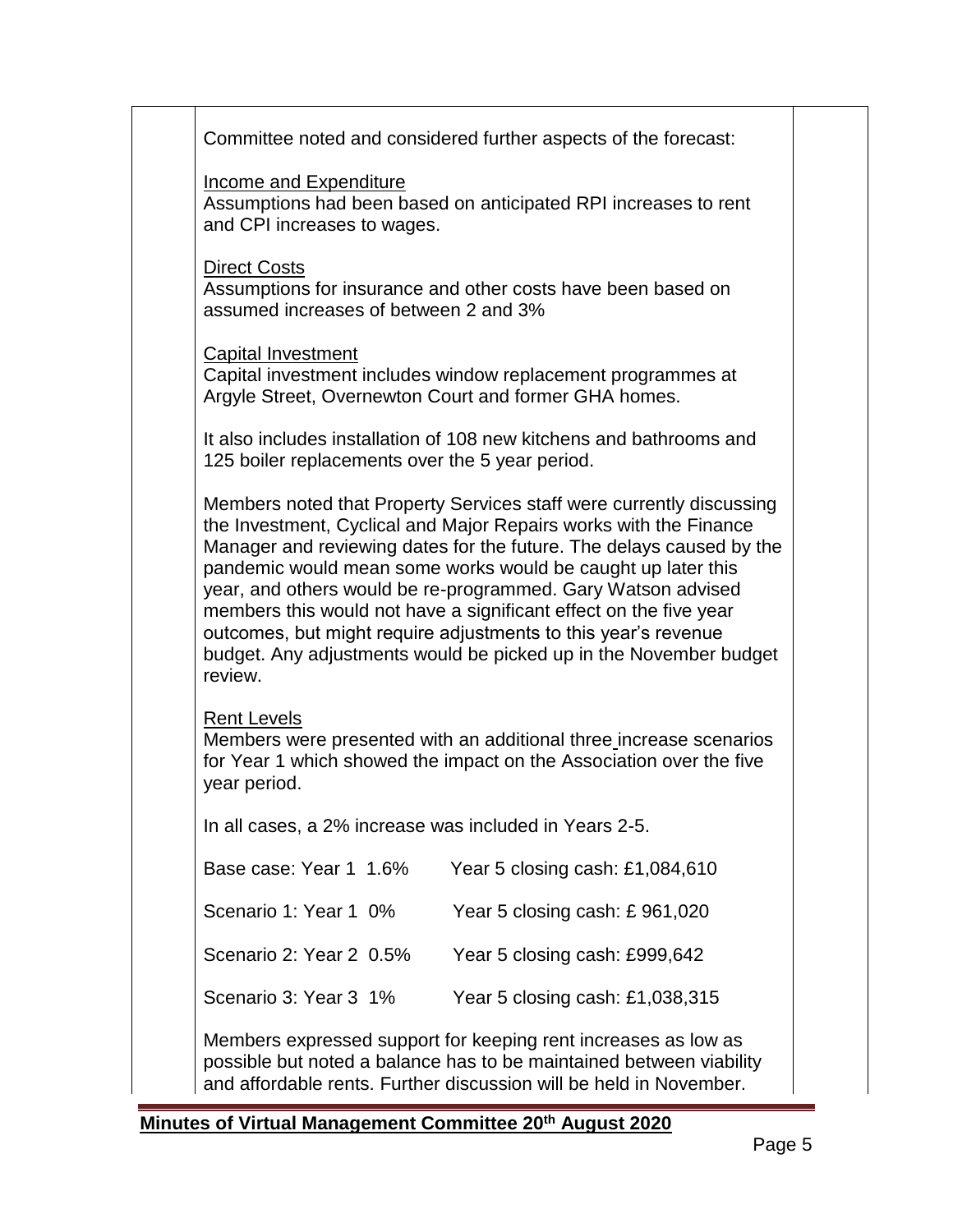|    | <b>Borrowing</b><br>Currently the Association has one Ioan. This is with Triodos bank, at a<br>fixed rate of 3.2% until 2028, when the rate will be reviewed. The loan<br>term will continue until 2036.                                                                                                                                                                                                                                                 |
|----|----------------------------------------------------------------------------------------------------------------------------------------------------------------------------------------------------------------------------------------------------------------------------------------------------------------------------------------------------------------------------------------------------------------------------------------------------------|
|    | A member asked why the loan could not be paid off using cash in the<br>bank. G Watson explained he would not recommend the loan is<br>repaid at this point as the annual repayments of £38,000 are<br>affordable for the Association. If the loan was paid off using available<br>capital now, there is a risk that the Association would require to<br>borrow earlier than currently anticipated and the borrowing costs may<br>then be more expensive. |
|    | He reminded members that all previous loans have been repaid, and<br>the Association's current debt per unit is extremely low. With the<br>current forecasts and assumptions, no further borrowing is planned<br>during the next five years.                                                                                                                                                                                                             |
|    | Members approved the 5 Year Financial Forecast for submission to<br>the Scottish Housing Regulator.                                                                                                                                                                                                                                                                                                                                                      |
|    | The Chair announced a ten minute comfort break                                                                                                                                                                                                                                                                                                                                                                                                           |
| 7. | <b>Model Rules 2020</b>                                                                                                                                                                                                                                                                                                                                                                                                                                  |
|    |                                                                                                                                                                                                                                                                                                                                                                                                                                                          |
|    | M Menabney gave a presentation to support her report on the<br>proposed adoption of the 2020 SFHA Model Rules. The report<br>provides members with information and guidance on the procedures<br>to be adopted and highlights the key changes from the Association's<br>existing Model Rules.                                                                                                                                                            |
|    | M Menabney explained the Association's current rules are the SFHA<br>Charitable Model Rules (Scotland) 2013, adopted in 2015.                                                                                                                                                                                                                                                                                                                            |
|    | The rules proposed for adoption are the SFHA Charitable Model<br>Rules (Scotland) 2020. These rules were issued in March 2020 and<br>subsequently updated in July 2020 to include new provisions to allow<br>committee and general meetings to be held virtually.                                                                                                                                                                                        |
|    | She advised the most significant changes in the update relate to:                                                                                                                                                                                                                                                                                                                                                                                        |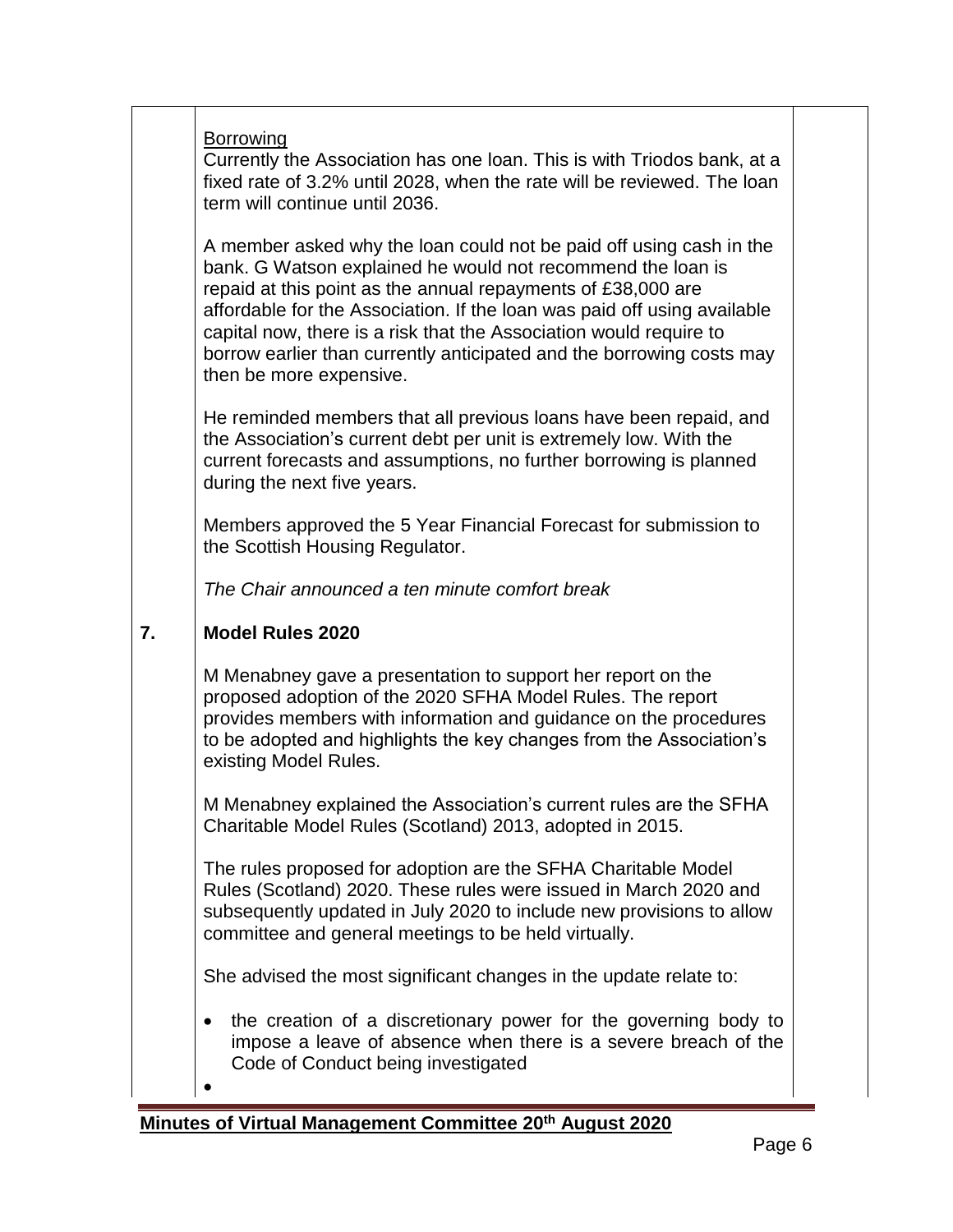| $\bullet$<br>$\bullet$ | the creation of a discretionary power for governing body in rare<br>circumstances to block a nomination to committee if it was not in<br>the interest of the association or if there would be a conflict of<br>interests in that person becoming a governing body member<br>optional provisions (within supporting guidance) where<br>an<br>association could $-$ if it so wished $-$ reserve places on the board<br>for specific skill sets and appoint to those positions |  |
|------------------------|-----------------------------------------------------------------------------------------------------------------------------------------------------------------------------------------------------------------------------------------------------------------------------------------------------------------------------------------------------------------------------------------------------------------------------------------------------------------------------|--|
|                        | In addition there are potential variations to specific rules which<br>can consider<br>members<br>local<br>to<br>suit<br>circumstances.<br>These are:                                                                                                                                                                                                                                                                                                                        |  |
|                        | <b>Rule 20: Virtual General Meetings</b><br>Exceptional circumstances as a result of the Coronavirus in 2020, led<br>to the UK Government passing temporary legislation (the Corporate<br>Insolvency and Governance Act 2020) to make provision for virtual<br>General Meetings up until 30 September 2020.                                                                                                                                                                 |  |
|                        | Committee agreed this provision should be incorporated within the<br>updated Model.                                                                                                                                                                                                                                                                                                                                                                                         |  |
|                        | Rule 27.3 Proxy Votes<br>The standard model provides for a maximum of ten Proxy Votes to be<br>held by any one person.                                                                                                                                                                                                                                                                                                                                                      |  |
|                        | Committee agreed that given the size and local nature of YHA, a<br>maximum of five would be more appropriate for the organisation.                                                                                                                                                                                                                                                                                                                                          |  |
|                        | Rule 26.1: Postal Elections of Committee members<br>The rules state if there is to be an election of Committee Members at<br>an Annual General Meeting, members can vote by post.                                                                                                                                                                                                                                                                                           |  |
|                        | It was considered this rule was more appropriate for large RSLs with a<br>wide geographical spread. As most YHA members are local residents<br>removal of this rule was agreed by Committee.                                                                                                                                                                                                                                                                                |  |
|                        | Rule 37.3: Minimum age for Committee Members<br>The standard model rules state that person must be aged 18 or over<br>and a Member to become a Committee Member.                                                                                                                                                                                                                                                                                                            |  |
|                        | Committee agreed to amend rule to match the Association's minimum<br>tenancy age of 16.                                                                                                                                                                                                                                                                                                                                                                                     |  |
|                        |                                                                                                                                                                                                                                                                                                                                                                                                                                                                             |  |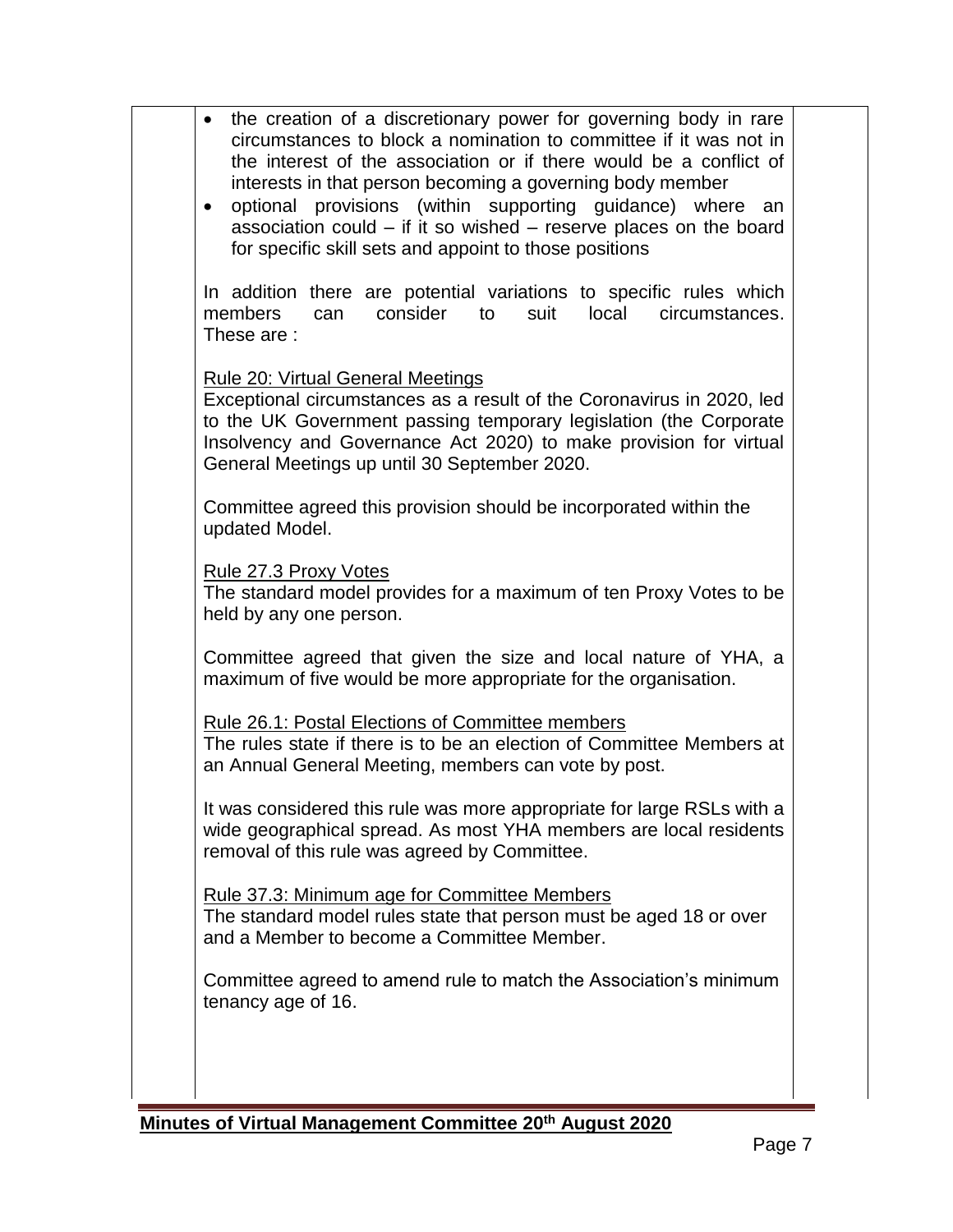Compliance Issues

Rule 11.1.3 states a membership will be cancelled if a member does not attend five consecutive meetings and does not submit apologies.

It is a requirement of our current Rules and the proposed model that members who do not attend five consecutive AGMs with no apology are removed from the register.

M Menabney explained members' details are stored in the Share Certificate books, and on an excel spreadsheet. A monthly report is issued to Management Committee for approval of new applications and recording of cancellations. Attendances at general meetings are not currently linked with these monitoring procedures.

She advised a form will be issued with AGM papers in future to encourage members to submit apologies and enable ongoing year to year recording. This process will commence following the 2020 AGM to ensure ongoing compliance.

Rule 18.5 – holding money on deposit

This rule states that if money is held on deposit this should be in a joint bank account.

M Menabney explained the Association holds money for owners in direct relation to service provision – floats, major repairs etc. Holding 405 joint bank accounts would not be practical.

These credits are presented to the Property Services Sub Committee on a quarterly basis with other Factoring performance reports. Legal advice has been sought in respect of this matter. Committee members will be informed when the advice has been given.

Members agreed to promote a complete Rule Change and a Special General Meeting will be held immediately after the Annual General Meeting

Members approved the wording of the proposed resolution:

"That the Association adopts the rules in the form attached to this notice in substitution for the existing rules subject to any non-material amendments that may be required by the Financial Conduct Authority".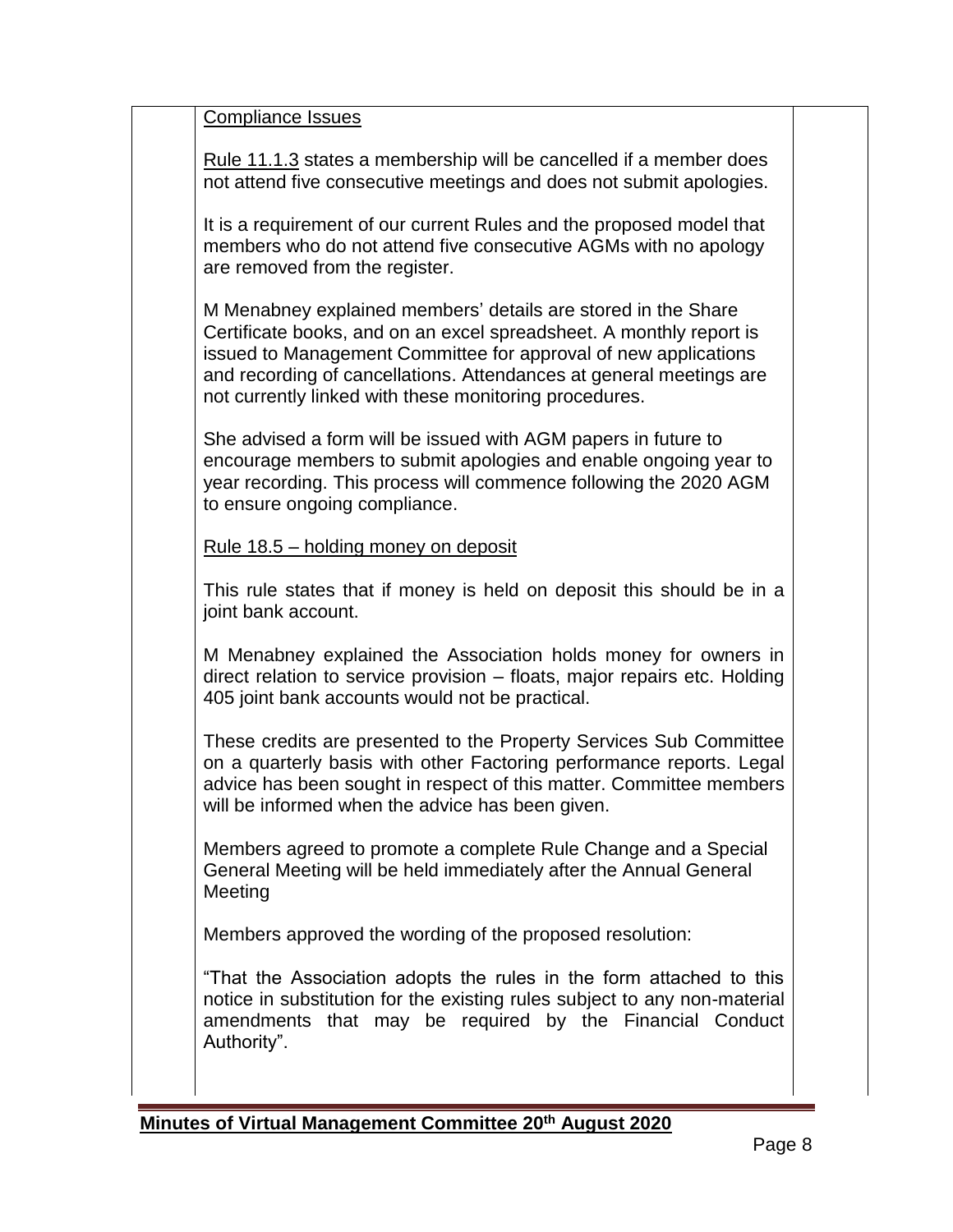| 8. | <b>Virtual AGM Arrangements</b><br>M Menabney presented her report on the Virtual AGM arrangements.<br>The purpose of this report is to provide information to members on the<br>proposed process for arranging the meeting(s), and their content.<br>She reminded Committee in accordance with the Association's Rules,<br>an AGM is required to:                                                |  |
|----|---------------------------------------------------------------------------------------------------------------------------------------------------------------------------------------------------------------------------------------------------------------------------------------------------------------------------------------------------------------------------------------------------|--|
|    | <b>Present the Chair's Report</b>                                                                                                                                                                                                                                                                                                                                                                 |  |
|    | <b>Present the Annual Accounts</b>                                                                                                                                                                                                                                                                                                                                                                |  |
|    | Appoint or re-appoint the Auditors                                                                                                                                                                                                                                                                                                                                                                |  |
|    | Elect the Management Committee<br>-                                                                                                                                                                                                                                                                                                                                                               |  |
|    | To meet these requirements the Chair's Report can be presented on<br>the night. Copies of the Annual Accounts will be sent out with the<br>notice and the Auditor will be present at the virtual AGM. The agenda<br>will include a resolution from the Management Committee to re-<br>appoint Scott-Moncrieff. Nomination forms for the Management<br>Committee will be sent out with the notice. |  |
|    | M Menabney advised it is intended notices will be posted out by 31 <sup>st</sup><br>August. This year, in accordance with SFHA advice, members will be<br>required to confirm their intention to attend so that a Zoom invitation<br>can be issued. Zoom invites will be issued on 16 <sup>th</sup> September.                                                                                    |  |
|    | Members who are unable to attend can appoint a proxy to attend on<br>their behalf and vote if required. Proxies do not need to be members.<br>The Chair cannot be a proxy. Proxy forms will be issued with the<br>notice and must be returned five days before the meeting.                                                                                                                       |  |
|    | She confirmed the AGM pack to be sent to all members will comprise:<br>Notice of meeting                                                                                                                                                                                                                                                                                                          |  |
|    | Minutes of 2019 AGM                                                                                                                                                                                                                                                                                                                                                                               |  |
|    | Agenda                                                                                                                                                                                                                                                                                                                                                                                            |  |
|    | Annual Accounts for 2019-20                                                                                                                                                                                                                                                                                                                                                                       |  |
|    | Management Committee nomination form                                                                                                                                                                                                                                                                                                                                                              |  |
|    | Proxy form<br>۰                                                                                                                                                                                                                                                                                                                                                                                   |  |
|    | Attendance form                                                                                                                                                                                                                                                                                                                                                                                   |  |
|    | Guidance on Agenda items and offer of assistance with Zoom if<br>required                                                                                                                                                                                                                                                                                                                         |  |

J,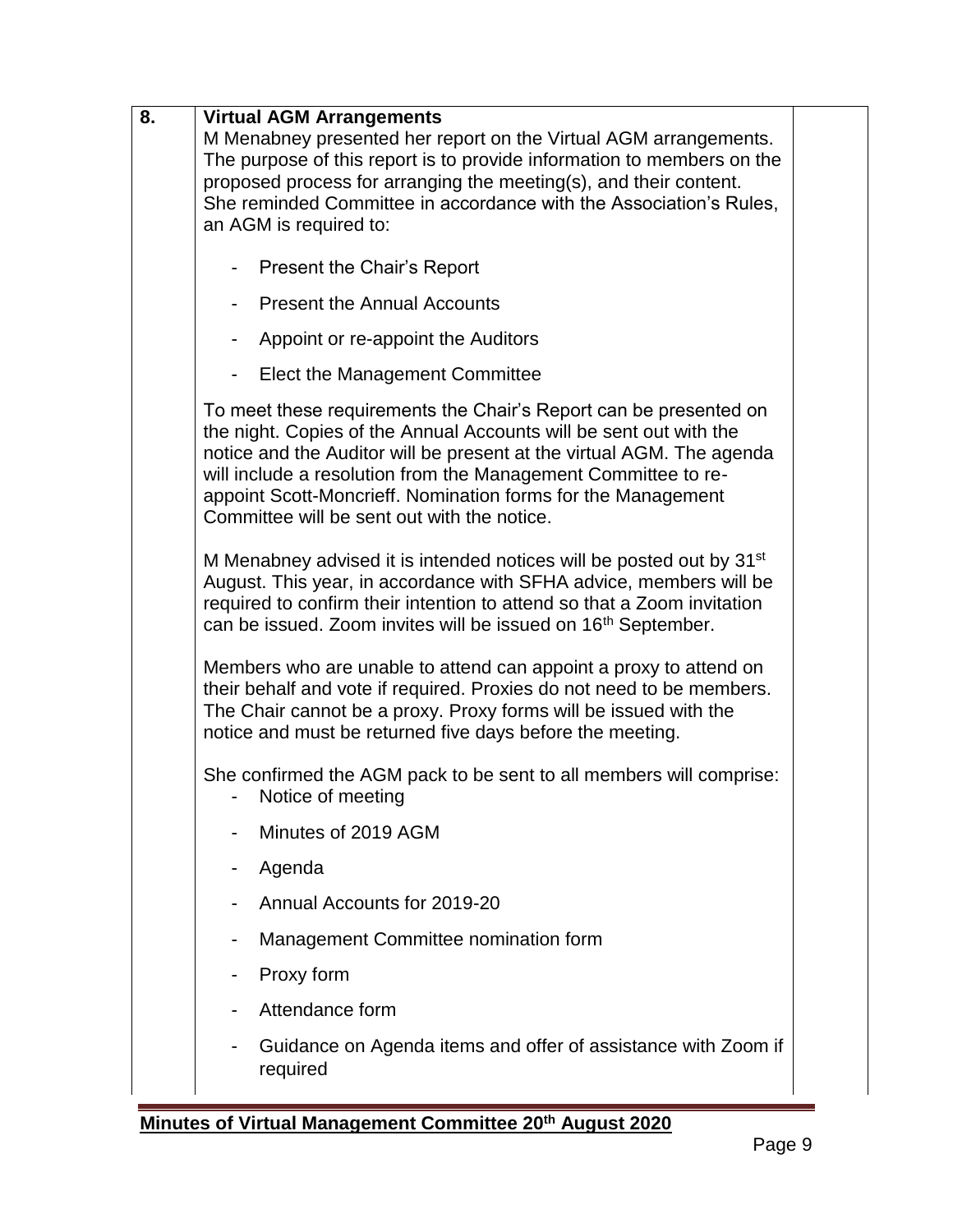| 9. | <b>Virtual Special General Meeting Arrangements</b>                                                                                                                                                                                                                                                                                                     |  |
|----|---------------------------------------------------------------------------------------------------------------------------------------------------------------------------------------------------------------------------------------------------------------------------------------------------------------------------------------------------------|--|
|    | M Menabney reminded Committee that in accordance with the<br>Association's Rules, an SGM is required to be held when there is any<br>amendment to the existing Rule Model.                                                                                                                                                                              |  |
|    | The purpose of the SGM must be clearly stated and no other<br>business may be discussed at the meeting.<br>All rule changes must be agreed by 75% of members in<br>attendance (including proxies)<br>The Association must register rule changes as follows:                                                                                             |  |
|    | Financial Conduct Authority – as soon as practically<br>$\circ$<br>possible as no change is valid until registered with FCA<br>OSCR - within three months of the change<br>$\circ$<br>Scottish Housing Regulator – within 28 days of the<br>$\circ$<br>change                                                                                           |  |
|    | She advised the SGM pack sent to members will comprise:<br>Notice of meeting                                                                                                                                                                                                                                                                            |  |
|    | Agenda                                                                                                                                                                                                                                                                                                                                                  |  |
|    | <b>Resolution</b><br>-                                                                                                                                                                                                                                                                                                                                  |  |
|    | <b>Rules</b>                                                                                                                                                                                                                                                                                                                                            |  |
|    | Guidance on rules and reason for change                                                                                                                                                                                                                                                                                                                 |  |
|    | Proxy form                                                                                                                                                                                                                                                                                                                                              |  |
|    | Attendance form                                                                                                                                                                                                                                                                                                                                         |  |
|    | In previous years the Management Committee has convened a<br>Special Management Committee meeting during the AGM interval<br>with the sole purpose of electing office bearers.<br>This year, the virtual nature of the meeting means an interval will not<br>be possible. M Menabney detailed two other options available to<br>Committee.<br>These are |  |
|    | 1. A meeting to elect committee members is held immediately<br>after the SGM                                                                                                                                                                                                                                                                            |  |
|    | 2. Office bearers are elected at the first scheduled meeting of the<br>Management Committee. (Thursday 8 <sup>th</sup> October)                                                                                                                                                                                                                         |  |
|    | Committee members decided to elect office bearers immediately after<br>the SGM once other members have left the meeting.                                                                                                                                                                                                                                |  |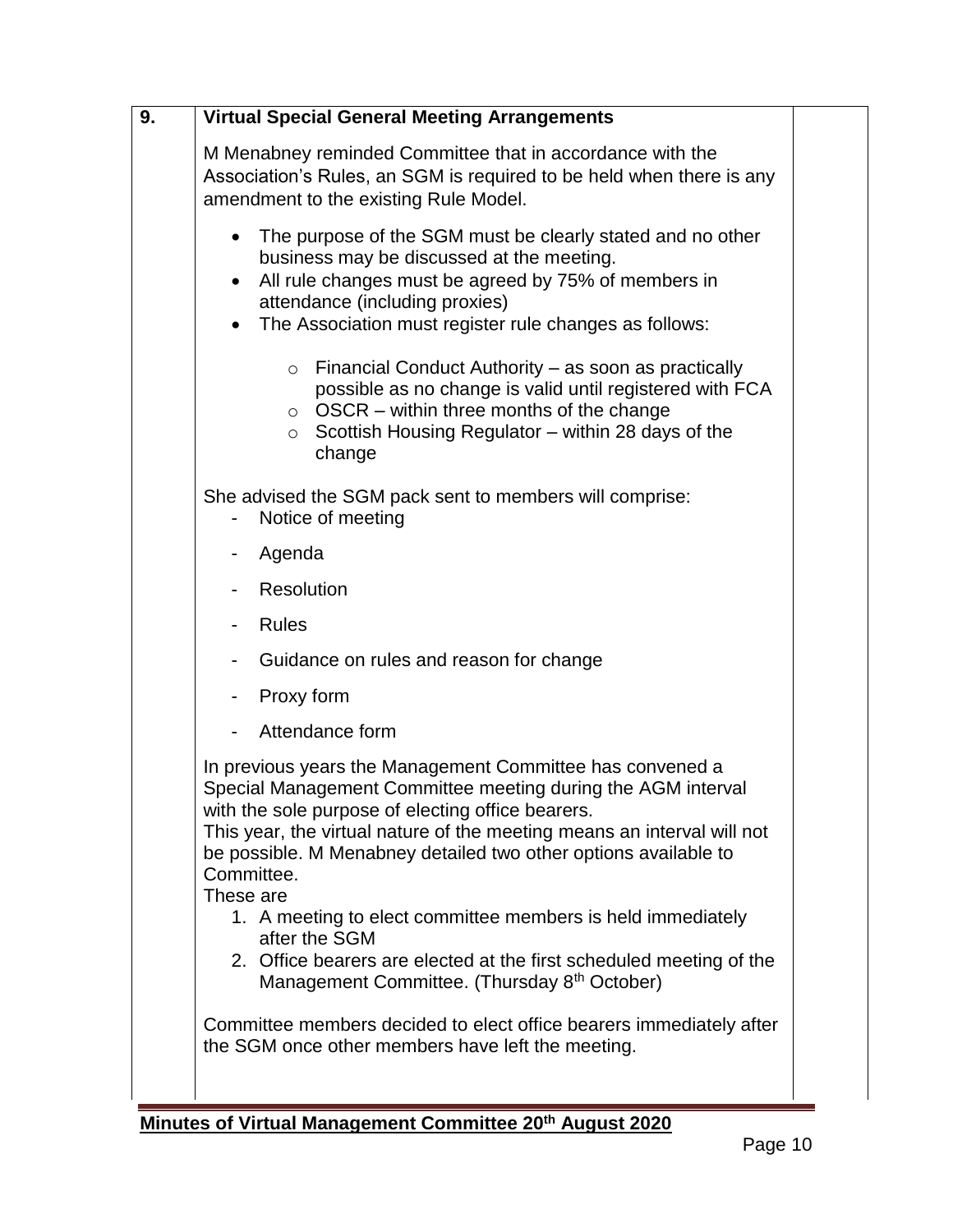| 10. | <b>Membership Summary</b>                                                                                                                                                                                                                                                                                                                                                                                                                                                           |  |
|-----|-------------------------------------------------------------------------------------------------------------------------------------------------------------------------------------------------------------------------------------------------------------------------------------------------------------------------------------------------------------------------------------------------------------------------------------------------------------------------------------|--|
|     | <b>Applications</b><br><b>None</b>                                                                                                                                                                                                                                                                                                                                                                                                                                                  |  |
|     | Cancellations<br>Cancellations were noted from:                                                                                                                                                                                                                                                                                                                                                                                                                                     |  |
|     | Catherine Cassidy 16 Lumsden Street G/2 - Share 18 - Deceased<br>Grant McEwan 3 Lancaster Terrace G/2 - Share 436 - Resigned                                                                                                                                                                                                                                                                                                                                                        |  |
| 11. | <b>Report from EVH</b><br>W Docherty advised he will hand in the report from EVH to the office<br>and it can be scanned and passed to other members. He advised the<br>AGM is on the 7 <sup>th</sup> September and asked if anyone else could attend<br>as he does not have access to internet at home. He will discuss this<br>with other members and inform A Brown if he needs to come into the<br>office to use a laptop to attend the meeting so she can make<br>arrangements. |  |
| 12. | <b>Report from SFHA</b><br>Members were reminded guidance updates are available online or on<br>request from staff.                                                                                                                                                                                                                                                                                                                                                                 |  |
| 13. | <b>Schedule of Meetings</b><br>Members were issued with a schedule of future virtual meetings up to<br>March 2021.<br>All members happy with this.                                                                                                                                                                                                                                                                                                                                  |  |
| 14. | <b>AOCB &amp; Date of Next Meeting</b>                                                                                                                                                                                                                                                                                                                                                                                                                                              |  |
|     | 14.1<br>G Watson advised he would arrange for M Green, B Winning and C<br>Armstrong to sign the accounts.                                                                                                                                                                                                                                                                                                                                                                           |  |
|     | <b>Date of Next Meeting</b>                                                                                                                                                                                                                                                                                                                                                                                                                                                         |  |
|     | Next Management Committee $-8th$ October 2020 at 6pm                                                                                                                                                                                                                                                                                                                                                                                                                                |  |
|     | No further business was discussed and meeting closed at 8:10pm                                                                                                                                                                                                                                                                                                                                                                                                                      |  |
|     |                                                                                                                                                                                                                                                                                                                                                                                                                                                                                     |  |

Medan Tours

Signed as a Correct Record Chairperson